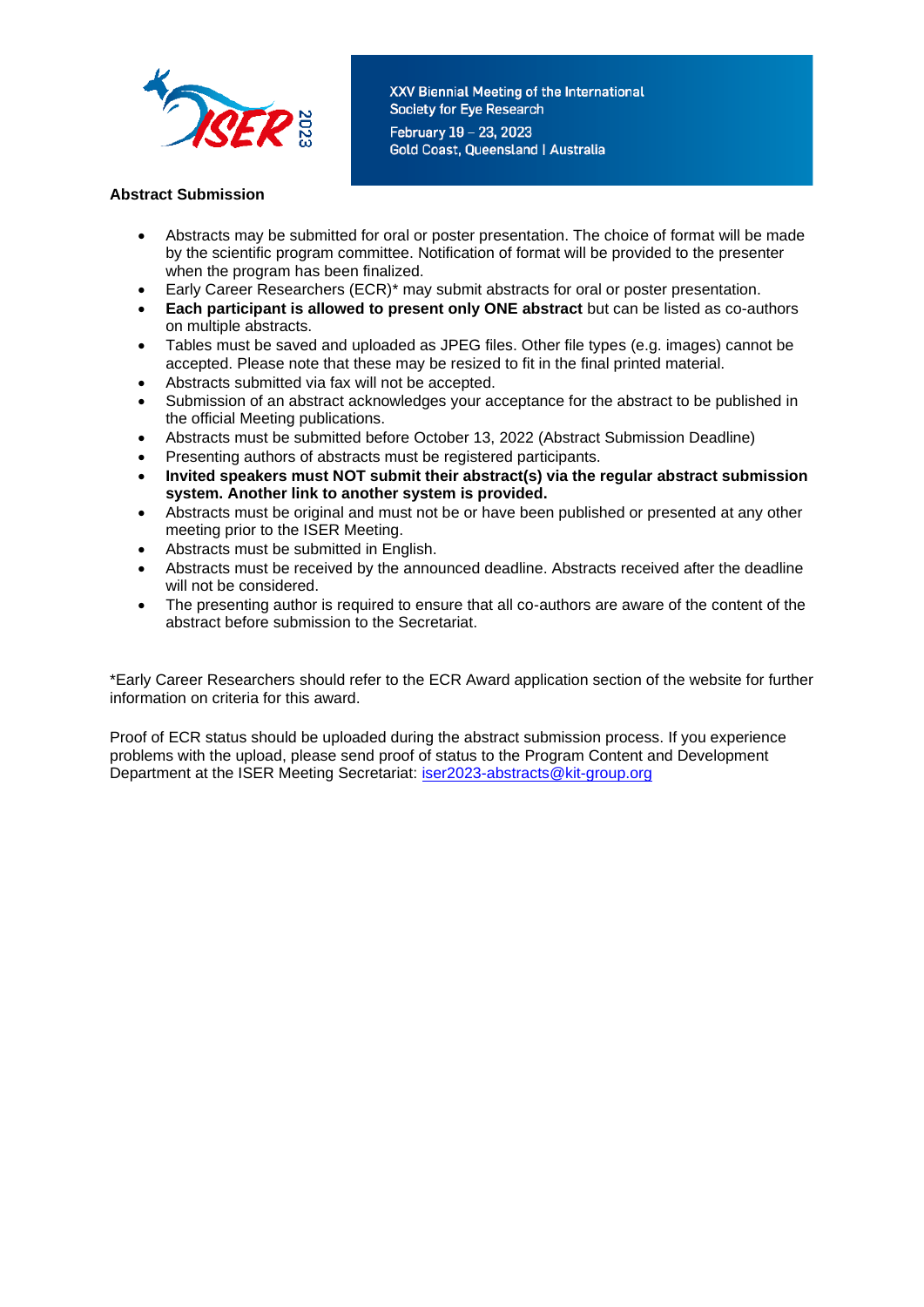

# **Abstract Preparation**

Please note that abstracts may only be submitted in ENGLISH. Before you begin, please prepare the following information:

- **1.** Presenting author's contact details
	- Email address
	- Full postal address
	- Daytime and evening phone number
- **2.** Author and co-authors' details
	- Full first and last name(s).
	- Authors' names must be in upper and lower case (Smith, J.).
	- Affiliation details: department, institution / hospital, city, state (if relevant), country

#### **3.** Abstract title - limited to **20 words in Title Case**

**4.** Abstract text – limited to **2500 characters**, including acknowledgements. Abstracts exceeding this limit will be rejected at submission (Please Note: word count is affected when tables are included). We recommend using word-processing software (for example Microsoft Word) for editing your abstract and counting the number of words.

**5.** Abstract text should be in narrative style.

**6.** Use only standard abbreviations. Place special or unusual abbreviations in parentheses after the full word appears the first time.

**7.** Use generic names of drugs. Express numbers as numerals.

**8.** Abstract Topic – abstracts must be allocated to a specific topic for the scientific program. You will need to select the topic most suited to your abstract. They are:

**9.** Tables – A maximum of one table of up to 10 rows x 10 columns can be included per abstract

**10.** Graphs and images are not allowed.

**11.** Draft abstracts – The submission form at the link below allows you to store your abstract as a draft in order to make changes. Please note that abstracts must be SUBMITTED before the deadline (June 15, 2020) in order to be reviewed for inclusion in the scientific program.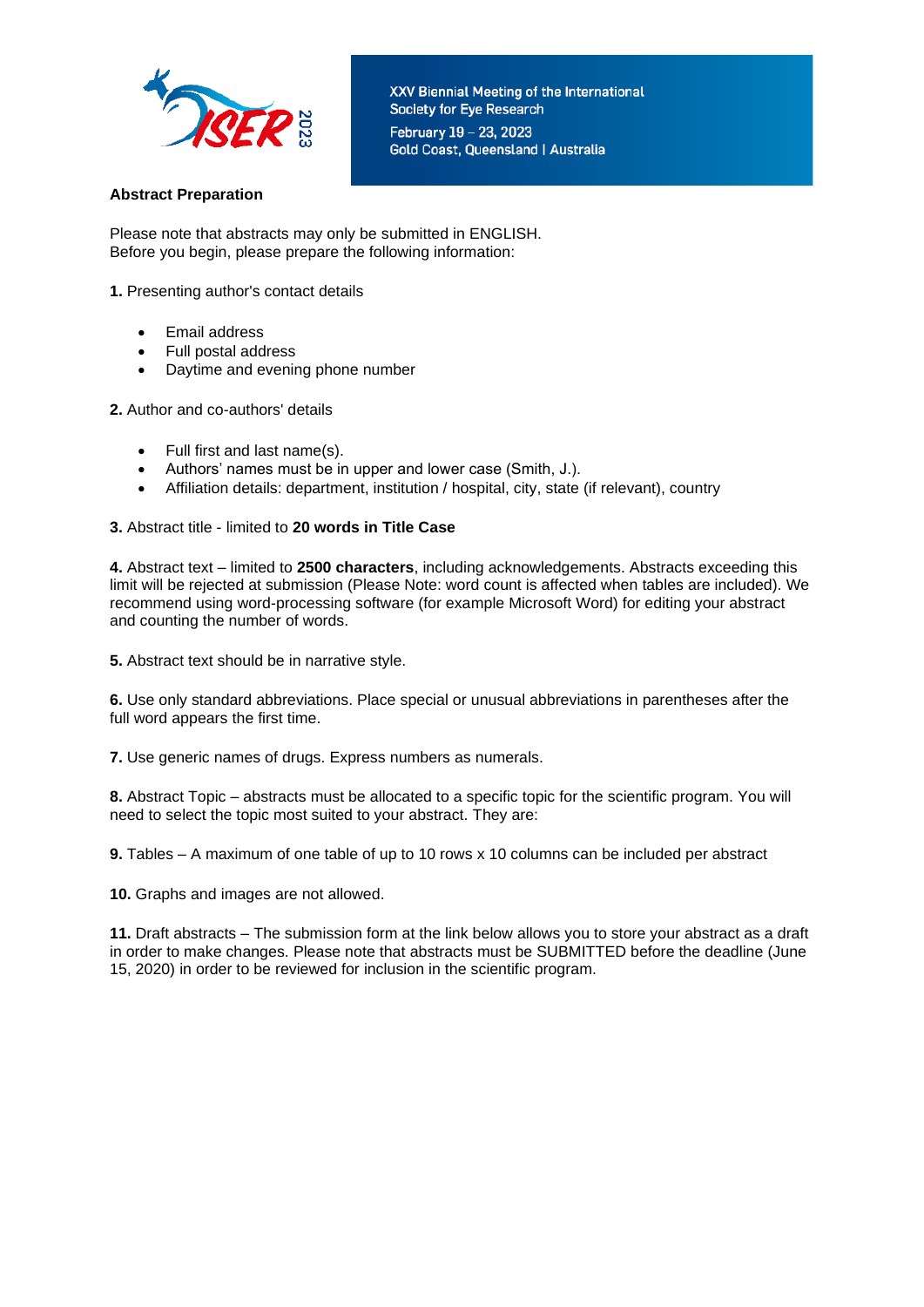

XXV Biennial Meeting of the International Society for Eye Research February 19 - 23, 2023 **Gold Coast, Queensland | Australia** 

# **Rules for Submission**

The presenting author is expected to attend the conference and present the poster or oral presentation. The presenting author is required to ensure that all co-authors are aware of the content of the abstract before submission.

Before submitting the abstract, the Abstract Submitter will be required to confirm the following:

**1.** I confirm that I previewed this abstract and that all information is correct. I accept that the content of this abstract cannot be modified or corrected after final submission and I am aware that it will be published exactly as submitted.

**2.** Submission of the abstract constitutes my consent to publication (e.g. meeting website, programs, other promotions, etc.)

**3.** The Abstract Submitter warrants and represents that he/she is the sole owner or has the rights of all the information and content ("Content") provided to the XXIII Biennial Meeting of the International Society for Eye Research and K.I.T. Group (Hereafter: "The Organizers"). The publication of the abstract does not infringe any third-party rights including, but not limited to, intellectual property rights. The Abstract Submitter grants the Organizers a royalty-free, perpetual, irrevocable nonexclusive license to use, reproduce, publish, translate, distribute, and display the content.

**4.** The Organizers reserve the right to remove from any publication an abstract which does not comply with the above.

**5.** I herewith confirm that the contact details saved with the abstract are those of the corresponding author, who will be notified about the status of the abstract. The corresponding author is responsible for informing the other authors about the status of the abstract.